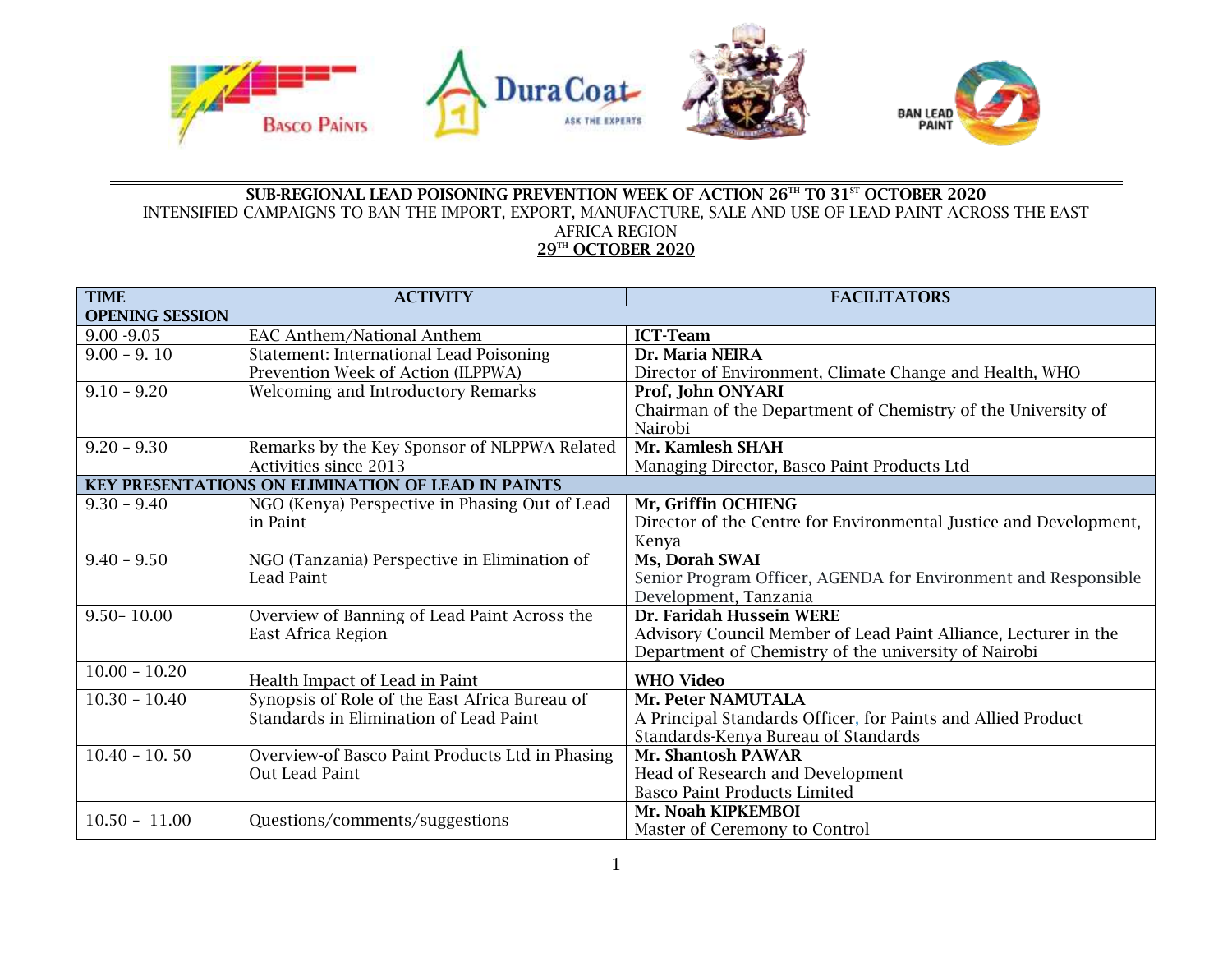





| COMMITMENT "REMARKS" BY "CHATS" ORGANIZATION IN BANNING LEAD IN PAINT IN THE EAST AFRICA COMMUNITY |                                          |                                                                                      |
|----------------------------------------------------------------------------------------------------|------------------------------------------|--------------------------------------------------------------------------------------|
|                                                                                                    | Kenya Chemical Society                   | Prof. Alex MACHOCHO                                                                  |
| $11.00 - 12.55$                                                                                    |                                          | KCS, Nairobi Chapter                                                                 |
|                                                                                                    | Kenya Research and Development Institute | <b>KIRDI Representative</b>                                                          |
|                                                                                                    | Kenyatta National Hospital               | Dr. Tom MENGE                                                                        |
|                                                                                                    |                                          | Chief Toxicologist of the Kenyatta National                                          |
|                                                                                                    | <b>Government Chemists</b>               | Ms. Joyce Wanjiku NYOIKE                                                             |
|                                                                                                    |                                          | Deputy of the Government Chemist, Head of the Analytical                             |
|                                                                                                    |                                          | Laboratory                                                                           |
|                                                                                                    | <b>NEMA</b>                              | <b>Director, Compliance and Enforcement</b>                                          |
|                                                                                                    |                                          | National Environment Authority                                                       |
|                                                                                                    | World Health Organization                | Dr. Rudi EGGERS                                                                      |
|                                                                                                    |                                          | WHO-Representative Kenya Country                                                     |
|                                                                                                    | Ministry of Health                       | Mr. Gamaliel OMONDI                                                                  |
|                                                                                                    |                                          | Chief Occupational and Environmental Health Officer, Ministry of                     |
|                                                                                                    |                                          | Health                                                                               |
|                                                                                                    | Ministry of Environment and Forestry     | Mr. Cyrus MAGERIA                                                                    |
|                                                                                                    |                                          | Director. Multilateral Agreements, Ministry of Environment and                       |
|                                                                                                    |                                          | Forestry                                                                             |
|                                                                                                    | University of Nairobi                    | Mr. Godfrey WAFULA                                                                   |
|                                                                                                    |                                          | Lead alliance Partner, Lecturer in the Department of Chemistry<br>Mr. Clement WIMANA |
|                                                                                                    | Republic of Rwanda                       |                                                                                      |
|                                                                                                    |                                          | Rwanda Standards. Boards                                                             |
|                                                                                                    | Architectural Association of Kenya       | <b>Arch. George ARABU</b><br>Lead Alliance Partner, AAK                              |
|                                                                                                    | Republic of Uganda                       | Mr. Charles SSEBALINGA                                                               |
|                                                                                                    |                                          | <b>Uganda National Bureau of Standards</b>                                           |
|                                                                                                    | United Republic of Tanzania              | Mr. Joseph NZIKU                                                                     |
|                                                                                                    |                                          | Tanzania Bureau of Standards                                                         |
|                                                                                                    | Republic of Burundi                      | Mr. Eric RURACENYEKA                                                                 |
|                                                                                                    |                                          | Burundi Bureau of Standards and Quality Control                                      |
| 12.55 -1.00 PM                                                                                     | <b>Votes of Thanks</b>                   | <b>University of Nairobi</b>                                                         |